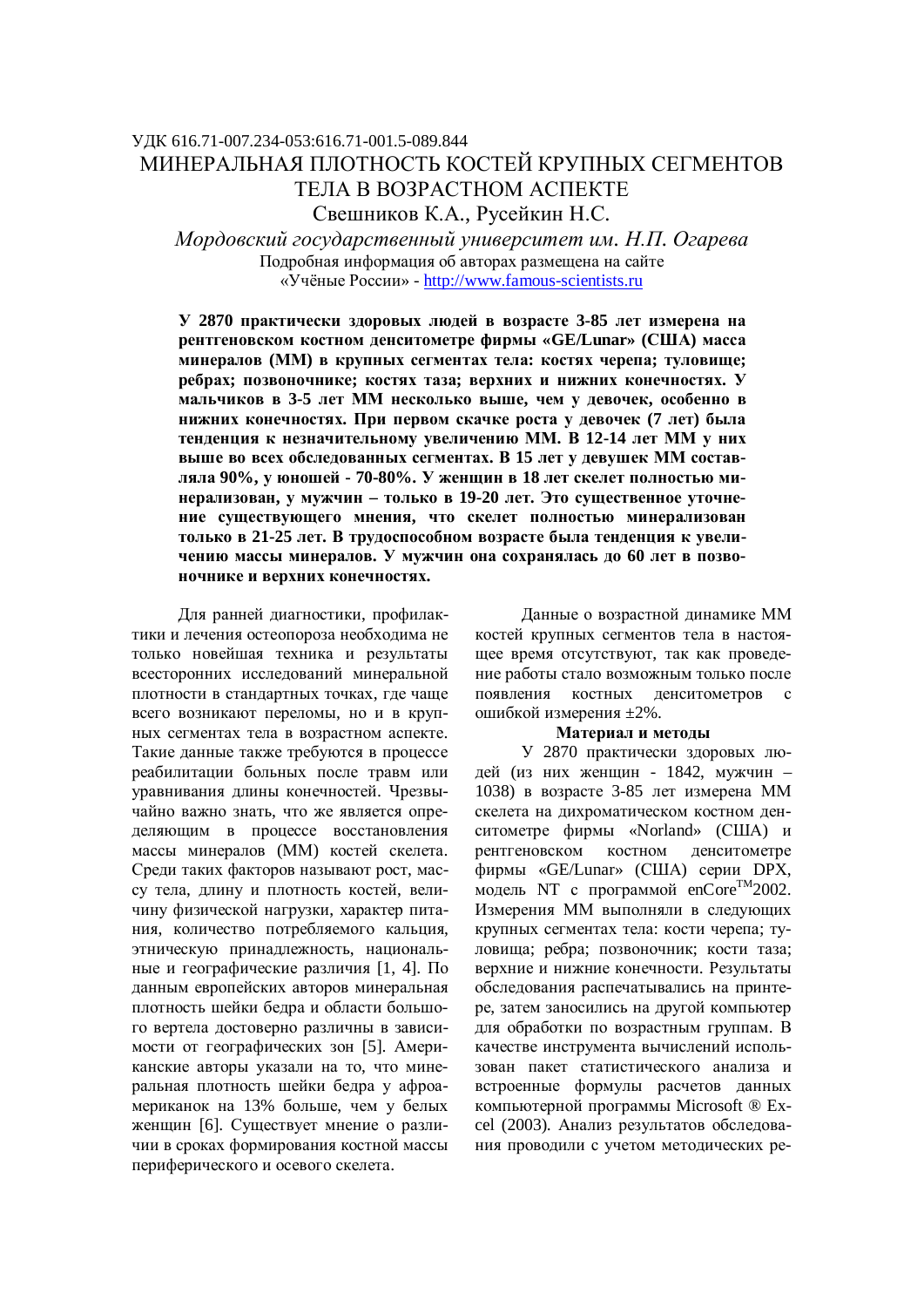комендаций Международного общества клинической денситометрии (ISCD, 2003).

Соблюдалось главное условие при выполнении таких исследований - приходившие на обследование были совершенно случайными людьми. О возможности измерить МП население оповещалось по радио, телевидению, печатались статьи в газетах. Активно информировал людей областной пенсионный фонд, организации ветеранов войны и труда. Исключались из анализа те, кто имел заболевания или применял препараты, ведущие к деминерализации скелета.

# Результаты исследований

1. Женский пол. 1.1. Возраст 3-20 лет.

При анализе ланных в возрасте 3 лет обращает на себя внимание то, что наибольшая масса минералов в костях черепа (табл. 1). В нижних конечностях процентное содержание минералов (ПСМ) меньше в 2,1 раза. Столько же в ребрах, позвоночнике и туловище. Самое низкое ПСМ в костях таза и верхних конечностях.

Во время первого скачка роста у девочек (6 лет) происходил прирост ПСМ в костях туловища, ребрах и нижних конечностей. Несколько меньшая величина в костях таза и верхних конечностей. В связи с тем, что у лиц женского пола минерализация отстает от образующейся органической основы на 1 год, эффект особенно заметен в 7 лет в верхних конечностях, туловище и ребрах. В 9 лет ПСМ становилась одинаковой в верхних и нижних конечностях.

Таблица 1. Процентное изменение массы минеральных веществ в крупных сегментах скелета женщин в возрасте 3-20 лет

| <b>Bo<sub>3</sub></b> - | Крупные сегменты скелета |         |         |           |         |            |         |  |
|-------------------------|--------------------------|---------|---------|-----------|---------|------------|---------|--|
| раст                    | Кости                    | Туло-   | Ребра   | Позвоноч- | Кости   | Конечности |         |  |
| (годы)                  | черепа                   | вище    |         | ник       | таза    | верхние    | нижние  |  |
| 3                       | $31,2*$                  | $13,0*$ | $14,8*$ | $14,0*$   | $11,0*$ | $11,2*$    | $14,9*$ |  |
| $\overline{4}$          | $38,0*$                  | 15,4    | $17,8*$ | $16,7*$   | $13,1*$ | $13,4*$    | 18,6*   |  |
| 5                       | $50,0*$                  | $19,0*$ | $20.7*$ | $20,1*$   | $15,2*$ | $15,6*$    | $21,6*$ |  |
| 6                       | 49,9*                    | $22,7*$ | $24,1*$ | $24,3*$   | $19,0*$ | $19,2*$    | $26,2*$ |  |
| $\overline{7}$          | $54,5*$                  | $32,3*$ | $33,5*$ | $31,3*$   | $23,7*$ | $36,1*$    | $34,2*$ |  |
| 8                       | 58,3*                    | $35,1*$ | $37,3*$ | $36,3*$   | $30,3*$ | $40,0*$    | $36,2*$ |  |
| 9                       | $61,8*$                  | $36,5*$ | $39,0*$ | $34,6*$   | 30,8    | $41,6*$    | $41,5*$ |  |
| 10                      | $65,1*$                  | $38,7*$ | $43,0*$ | $39,0*$   | $44,4*$ | $43,2*$    | 48,0*   |  |
| 11                      | $65,6*$                  | $51,1*$ | $48,0*$ | $47,3*$   | $46,9*$ | $47,3*$    | 59,9*   |  |
| 12                      | $67,7*$                  | 59,9*   | $57,0*$ | $57,5*$   | $58,1*$ | $58,1*$    | $69,8*$ |  |
| 13                      | $71,4*$                  | $65,3*$ | $61,2*$ | $65,0*$   | $63,2*$ | $60,0*$    | 87,8*   |  |
| 14                      | $73,6*$                  | $71,2*$ | $69,4*$ | $71,1*$   | $68,2*$ | $70,6*$    | 83,6*   |  |
| 15                      | $86,0*$                  | $83,3*$ | 86,9*   | 81,0*     | $76,7*$ | $79,1*$    | $84,7*$ |  |
| 16                      | 92,6*                    | 91,7*   | 93,0*   | $84,3*$   | $87,4*$ | 88,6*      | 93,1*   |  |
| 17                      | 94,6                     | 93,9*   | 93,3*   | 91,8*     | $90,7*$ | 95,3       | 95,4    |  |
| 18                      | 96,3                     | 98,0    | 96,7    | 94,3      | 94,3    | 96,7       | 96,0    |  |
| 19                      | 99,7                     | 99,9    | 98,4    | 96,1      | 98,4    | 97,5       | 97,3    |  |
| 20                      | 100,0                    | 100,0   | 100,0   | 100,0     | 100,0   | 100,0      | 100,0   |  |

 $\overline{II}$ римечание: проценты рассчитаны по отношению к массе минералов в 20 лет: 1) череп  $495,260±26,324$  г.; 2) туловище - 813,122 $±46,515$  г.; 3) ребра - 261,810 $±15,392$  г.; 4) позвоночник -241,111±14,746 г.; 5) кости таза - 254,254±19,455 г.; 6) верхние конечности - 288,760±39,783 г.; 7) нижние конечности - 864,881±49,950 г.; «\*» р< 0,05.

В 11 лет (начало периода полового созревания у девочек – второй скачок роста) ПСМ выравнивается в туловище, ребрах, позвоночнике, костях таза и верхних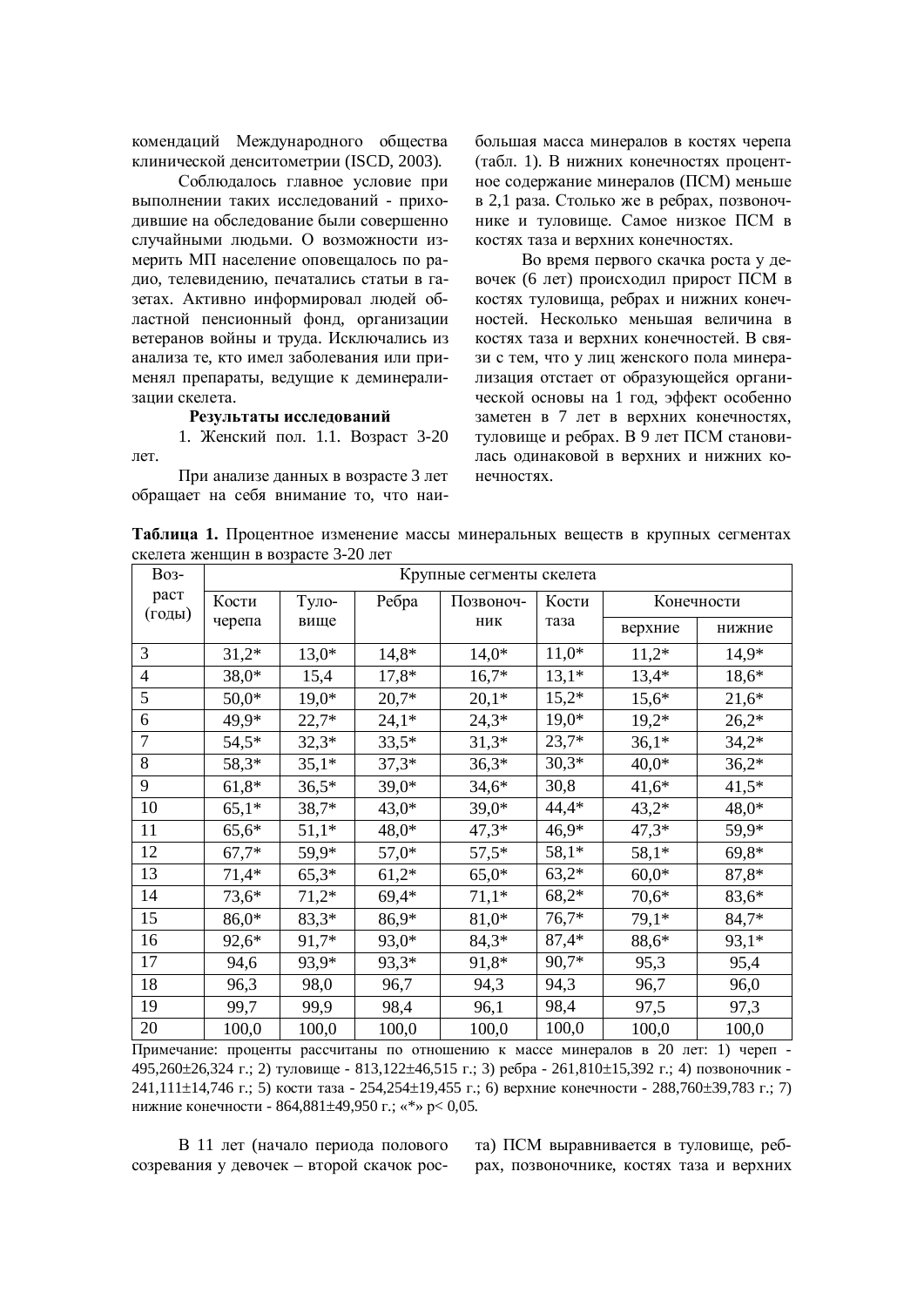конечностях. Наибольшее ПСМ в костях черепа и нижних конечностей. Это же соотношение сохраняется в 13 и 14 лет. В 15-16 лет ПСМ становится одинаковой в костях таза, туловище, ребрах и нижних конечностях (табл. 1). Несколько меньше ПСМ в костях таза и верхних конечностей. В 17-18 лет ПСМ уравнивалась в верхних и нижних конечностях. В 19 лет ПСМ во всех обследованных сегментах не отличалась от аналогичной величины в 20 лет.

1. Женский пол. 1.2. Возраст 21-80 пет

В 26-30 лет ПСМ во всех обследованных сегментах не отличалось от значений в 21-25 лет (табл. 2). В дальнейшем (до 46-50 лет) была заметна тенденция к увеличению ПСМ в верхних конечностях, костях таза и черепа. В 51-55 лет ПСМ начинало снижаться в туловише, ребрах, позвоночнике и костях таза. В 56-60 лет наиболее существенное снижение ПСМ в происходило в ребрах, костях таза и туловище. Практически без изменений ПСМ в костях черепа и конечностях. В 66-70 лет наиболее существенно масса минералов убывает из ребер и костей таза. В 76-80 столь же значительная убыль минералов в позвоночнике. В 81– 85 лет наименьшая масса минералов в ребрах, позвоночнике, костях таза и нижних конечностях с большим содержанием минералов кости черепа, туловища и верхних конечностей  $(TA6J, 2).$ 

Таблица 2. Процентное изменение массы минеральных веществ в крупных сегментах скелета женщин в возрасте 21-85 лет

| <b>Bo</b> 3-   | Крупные сегменты скелета |               |         |                  |                 |            |         |  |  |
|----------------|--------------------------|---------------|---------|------------------|-----------------|------------|---------|--|--|
| раст<br>(годы) | Кости<br>черепа          | Туло-<br>вище | Ребра   | Позво-<br>ночник | Кости та-<br>за | Конечности |         |  |  |
|                |                          |               |         |                  |                 | верхние    | нижние  |  |  |
| $21 - 25$      | 100,0                    | 100,0         | 100,0   | 100,0            | 100,0           | 100,0      | 100,0   |  |  |
| $26 - 30$      | 101,4                    | 100,8         | 100,3   | 101,3            | 101,0           | 101,4      | 100,5   |  |  |
| $31 - 35$      | 101,6                    | 100,8         | 101,0   | 102,2            | 102,2           | 102,8      | 101,1   |  |  |
| $36-40$        | 102,4                    | 100,7         | 101,3   | 102,3            | 102,0           | 104,8      | 101,2   |  |  |
| $41 - 45$      | 104,3                    | 101,0         | 101,6   | 100,5            | 101,4           | 104,9      | 101,1   |  |  |
| $46 - 50$      | 103,1                    | 97,4          | 98,3    | 98,2             | 99,4            | 103,2      | 101,0   |  |  |
| 51-55          | 102,9                    | $92,1*$       | $86,3*$ | $93,2*$          | $93,5*$         | 100,3      | 98,2    |  |  |
| 56-60          | 98,1                     | 88,9*         | $82,1*$ | 90,8*            | 86,9*           | 96,8       | 95,1    |  |  |
| 61-65          | 88,1*                    | $84,2*$       | $75,0*$ | $85,2*$          | $80,1*$         | $90,1*$    | 91,7*   |  |  |
| 66-70          | $87,4*$                  | $80,8*$       | $73,2*$ | $83,0*$          | $73.8*$         | $86,4*$    | 88,2*   |  |  |
| 71-75          | $86,5*$                  | $73,1*$       | $66,5*$ | $72,2*$          | $69.4*$         | $80,0*$    | $82,1*$ |  |  |
| 76-80          | $85,6*$                  | 71,8*         | $64.1*$ | $66,2*$          | $67,8*$         | $78,1*$    | $74,1*$ |  |  |
| 81-85          | $83,2*$                  | $69,8*$       | $61,7*$ | $61,1*$          | $62,6*$         | $75,2*$    | $68,3*$ |  |  |

Примечание: проценты рассчитаны по отношению к массе минералов в возрасте 21-25 лет: 1) череп - 494,616±29,160 г.; 2) туловище - 817,189±48,723 г.; 3) ребра - 263,542±15,128 г.; 4) позвоночник - 226,19±19,623 г.; 5) кости таза - 334,032±19,212 г.; 6) верхние конечности - 300,327±16,324 г.; 7) нижние конечности - 875,166±46,235 г.; «\*» р< 0,05.

2. Мужской пол. 2.1. Возраст 3-20 лет.

В 3 года наибольшее ПСМ в костях черепа и нижних конечностях (табл. 3), несколько меньшая величина в туловище, ребрах и позвоночнике и наименьшая в костях таза и верхних конечностях. В 4 года ПСМ практически не менялось. В 5 лет – время первого скачка роста у маль-

чиков – ПСМ в большей мере увеличивалось не только в костях черепа, верхних конечностей, но и в туловище, ребрах и позвоночнике. В 6 лет ПСМ становилось одинаковым в туловище, ребрах и позвоночнике. В 7-8 лет этот показатель больше в ребрах и позвоночнике. В 9 лет ПСМ в 1,8 раза больше, чем в нижних (такое соотношение сохранялось до 12 лет). В 10-11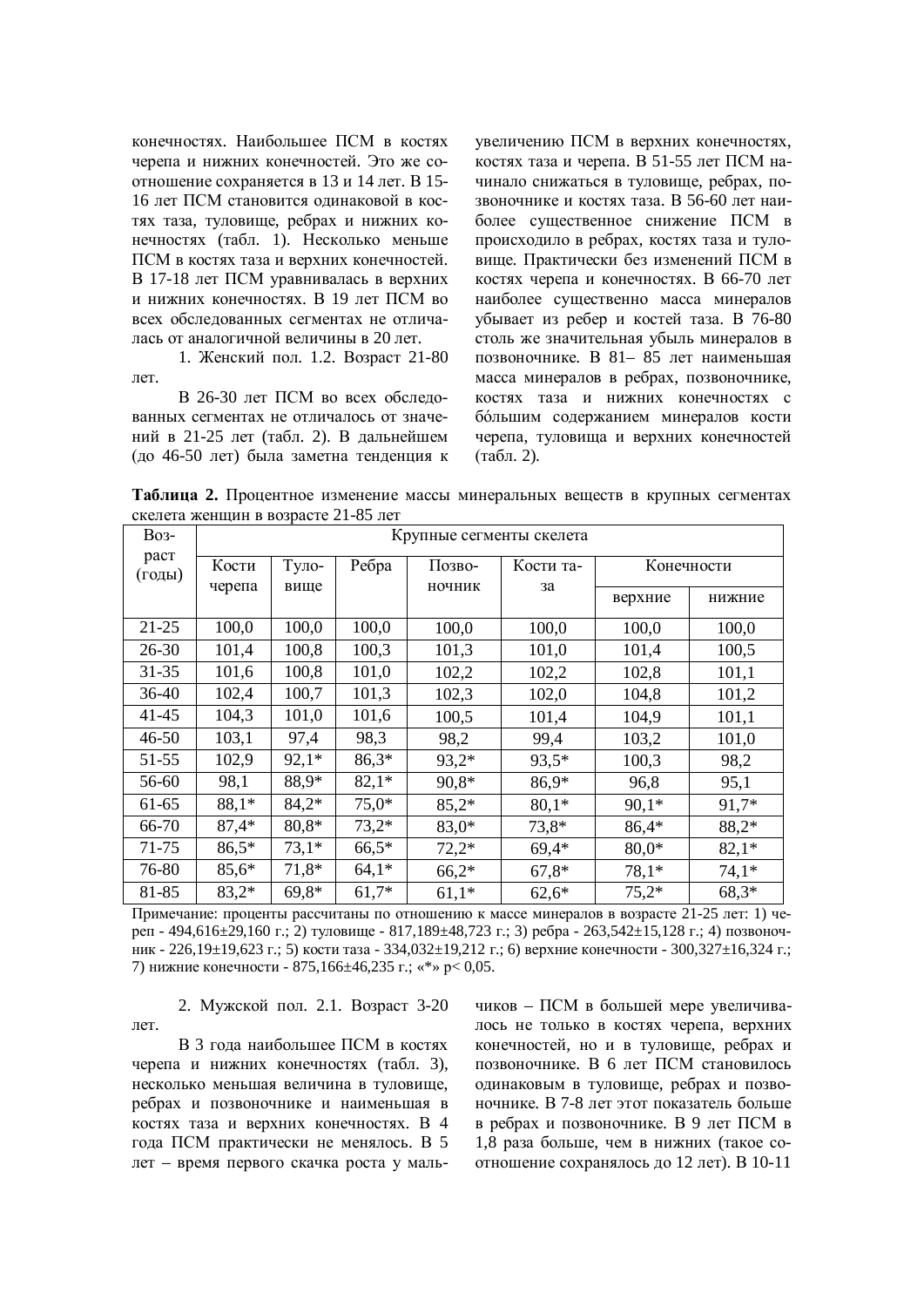лет ПСМ становилось одинаковым в туловище, ребрах, позвоночнике и костях таза. В 12 лет ПСМ существенно больше в ребрах и верхних конечностях. В 13 лет ПСМ значительно возрастало в туловище, ребрах и костях таза. В 14-15 лет наибольшая - в костях таза и нижних конечностях, несколько меньше в туловище и ребрах, наименьшая в костях таза и верхних конечностей. В 16 лет самая высокая величина ПСМ в нижних конечностях, костях черепа, несколько меньшая, но одинаковая, величина в туловище, ребрах, позвоночнике и костях таза. Самая низкая вели-ЧИНА - В НИЖНИХ КОНЕЧНОСТЯХ. В 17 ПЕТ  $\Pi$ СМ выравнивается во всех сегментах. В 18 лет самое высокое значение ПСМ в верхних и нижних конечностях. В 19 лет отмечена полная минерализация в верх-НИХ, НИЖНИХ КОНСЧНОСТЯХ И В ПОЗВОНОЧНИке. На 7% меньше, чем в возрасте 20 лет, ПСМ в костях черепа, туловище, костях таза, а в ребрах меньше на 11,4%.

Таблица 3. Процентное изменение массы минеральных веществ в крупных сегментах скелета мужчин в возрасте 3-20 лет

| <b>Bo</b> 3-   | Крупные сегменты скелета |               |         |                  |               |            |         |  |
|----------------|--------------------------|---------------|---------|------------------|---------------|------------|---------|--|
| раст<br>(годы) | Кости<br>черепа          | Туло-<br>вище | Ребра   | Позво-<br>ночник | Кости<br>таза | Конечности |         |  |
|                |                          |               |         |                  |               | верхние    | нижние  |  |
| 3              | $35,5*$                  | $16,7*$       | $16,6*$ | $15,0*$          | $9,6*$        | $9,9*$     | $20,0*$ |  |
| 4              | $39,8*$                  | 18,7*         | $17,8*$ | $17,5*$          | $10,9*$       | $11,4*$    | $22,7*$ |  |
| 5              | 44,8*                    | $21,1*$       | $19,2*$ | $21,0*$          | $12,4*$       | $17,6*$    | $26,2*$ |  |
| 6              | $50,3*$                  | $23,4*$       | $23,8*$ | $23,6*$          | $16,8*$       | 18,4*      | $30,0*$ |  |
| 7              | $58,2*$                  | $24,5*$       | $27,1*$ | $27,0*$          | $18,5*$       | $20,3*$    | $37,5*$ |  |
| 8              | 58,9*                    | $25,6*$       | $27,9*$ | $28,0*$          | $20,3*$       | $21,6*$    | 38,7*   |  |
| 9              | 59,0*                    | 28,7          | $29,3*$ | 28,7*            | $26,9*$       | $23,1*$    | $40,6*$ |  |
| 10             | $60,1*$                  | $29,1*$       | $30,4*$ | $29,6*$          | $29,2*$       | $24,0*$    | $41,1*$ |  |
| 11             | $61,9*$                  | $30,9*$       | $31,9*$ | $30,7*$          | $29,9*$       | $24,4*$    | $43,3*$ |  |
| 12             | $62,7*$                  | $31,9*$       | $43,3*$ | $35,2*$          | $32,8*$       | $36,3*$    | $46,0*$ |  |
| 13             | $64,0*$                  | $46,1*$       | $49,2*$ | $43,1*$          | $42,8*$       | $42,1*$    | $49,1*$ |  |
| 14             | $70,3*$                  | $62,5*$       | 59,8*   | $55,0*$          | $50,2*$       | $51,0*$    | $64,4*$ |  |
| 15             | 79,5*                    | $72,2*$       | $69,3*$ | $69,4*$          | $69,4*$       | $66,1*$    | $82,1*$ |  |
| 16             | $80,1*$                  | $73,6*$       | $72,3*$ | $76,7*$          | $73,0*$       | 68,7*      | 85,9*   |  |
| 17             | 81,7*                    | $77,4*$       | $83,3*$ | $83,2*$          | 83,7*         | 82,9*      | 94,6    |  |
| 18             | 88,9*                    | 88,1*         | $87,6*$ | 90,9*            | 86,9*         | 94,1       | 98,8    |  |
| 19             | 93,6*                    | 93,0*         | 88,6*   | 96,0*            | 93,9*         | 96,8       | 99,6    |  |
| 20             | 100,0                    | 100,0         | 100,0   | 100,0            | 100,0         | 100,0      | 100,0   |  |

Примечание: проценты рассчитаны по отношению к массе минералов в возрасте 20 лет: 1) череп - $532,710±31,661$  г.; 2) туловище -  $1053,352±63,506$  г.; 3) ребра -  $356,517±18,369$  г.; 4) позвоночник -299,228±18,193 г.; 5) кости таза - 443,277±24,803 г.; 6) верхние конечности - 447,720±27,019 г.; 7) нижние конечности - 1172,093±93,120 г.; «\*» р< 0,05.

2. Мужской пол. 2.2. Возраст 21-85 лет.

В возрасте 21-55 лет во всех обследованных сегментах нормальная минеральная плотность, а в позвоночнике и верхних конечностях ПСМ даже больше (на 6-9%), чем в 21-25 лет. Первые признаки деминерализации появлялись в костях таза в 50 лет, в 55 лет только здесь происходила дальнейшая убыль минералов (табл. 4). В 56-60 констатировалась убыль минералов в ребрах. В 61-65 появляется третий деминерализованный сегмент - туловище. В 66-70 лет добавлялись верхние и нижние конечности, в 71-75 лет - позвоночник и кости черепа. В 76-80 лет наи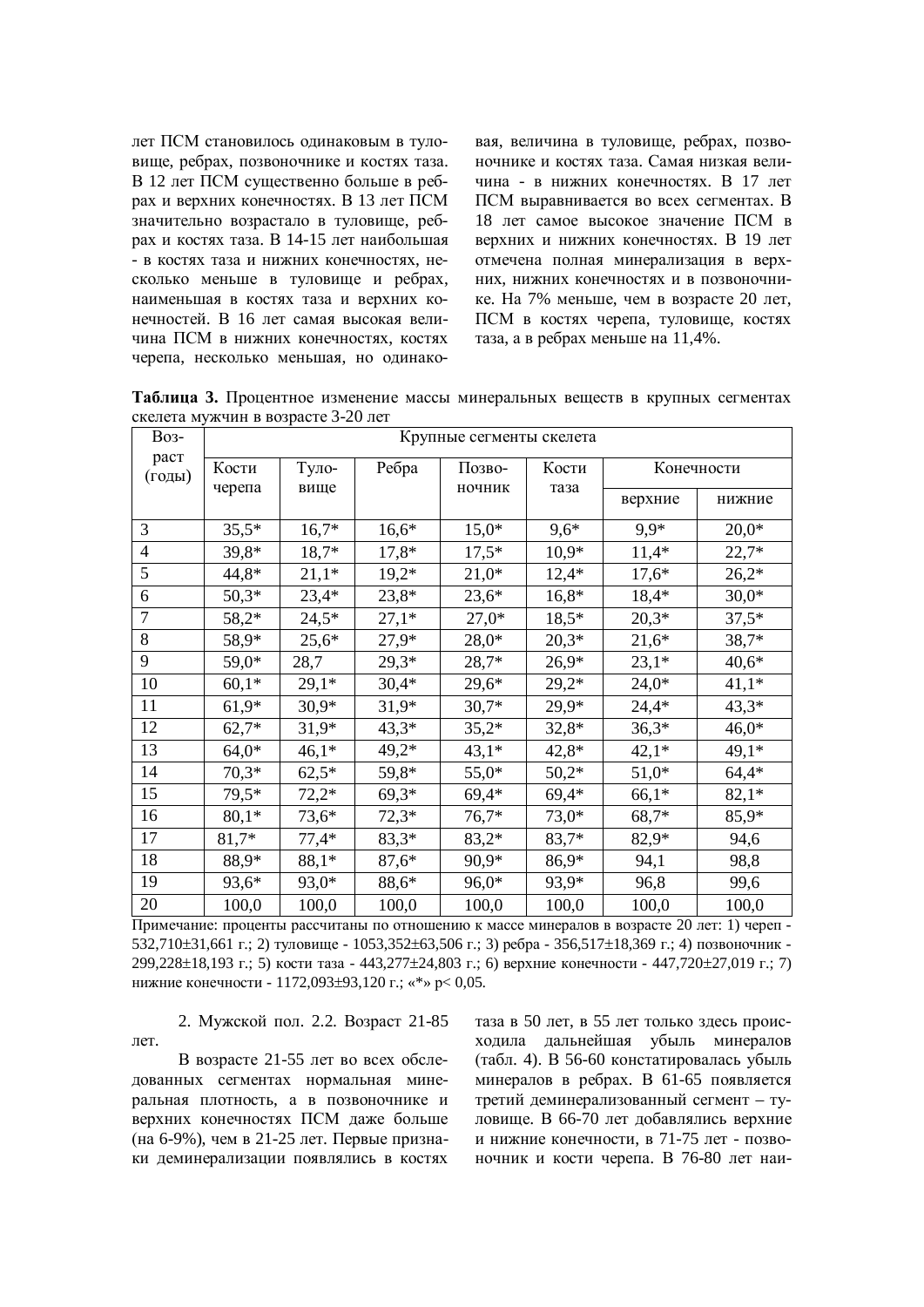большая деминерализация была в костях таза, ребрах, туловище и верхних конечностях. В 81-85 лет сравнительно больше минералов было в костях черепа, позвоночнике, верхних и нижних конечностях.

Таблица 4. Процентное изменение массы минеральных веществ в крупных сегментах скелета мужчин в возрасте 21-80 лет

| <b>Bo<sub>3</sub></b> - | Крупные сегменты скелета |         |         |                  |            |            |         |  |
|-------------------------|--------------------------|---------|---------|------------------|------------|------------|---------|--|
| раст<br>(годы)          | Кости                    | Туло-   | Ребра   | Позвоноч-<br>ник | Кости таза | Конечности |         |  |
|                         | черепа                   | вище    |         |                  |            | верхние    | нижние  |  |
| $21 - 25$               | 100,0                    | 100,0   | 100,0   | 100,0            | 100,0      | 100,0      | 100,0   |  |
| $26 - 30$               | 100,3                    | 100,1   | 100,2   | $107,5*$         | 100,1      | 101,3      | 100,5   |  |
| $31 - 35$               | 100,2                    | 100,2   | 100,8   | 108,4*           | 100,1      | 106,3      | 100,7   |  |
| $36-40$                 | 100,4                    | 100,0   | 100,2   | 109,4*           | 100,0      | $108,2*$   | 101,1   |  |
| $41 - 45$               | 100,0                    | 100,0   | 100,5   | 108,4*           | 99,1       | $107,4*$   | 101,6   |  |
| 46-50                   | 99,9                     | 99,8    | 99,9    | $108,2*$         | 91,6*      | 106,6      | 102,1   |  |
| 51-55                   | 99,9                     | 98,7    | 96,9    | $108,7*$         | $80,6*$    | 104,4      | 102,4   |  |
| 56-60                   | 99,6                     | 95,7    | 89,0*   | 108,5*           | 74,6*      | 101,4      | 101,8   |  |
| 61-65                   | 97,1                     | 91,8*   | $82,0*$ | 101,5            | $67,2*$    | 97,3       | 97,5    |  |
| 66-70                   | 95,6                     | $81,2*$ | 79,4*   | 97,4             | $60,2*$    | 93,3*      | $92,1*$ |  |
| 71-75                   | $92,6*$                  | $72,3*$ | $76,0*$ | $89,3*$          | $55,1*$    | $83,5*$    | $85,3*$ |  |
| 76-80                   | $91,5*$                  | $67,0*$ | $63,0*$ | $86,1*$          | $52.3*$    | $77,4*$    | $81,5*$ |  |
| 81-85                   | $87.3*$                  | $64,2*$ | $61.4*$ | $81,1*$          | $50,8*$    | 74,6*      | 78.3*   |  |

Примечание: проценты рассчитаны по отношению к массе минералов в возрасте 21-25 лет: 1) че $per - 534,663\pm33,592$   $r$ .; 2) туловище - 1075,546 $\pm$ 64,954  $r$ .; 3)  $pe$ бра - 356,454 $\pm$ 22,159  $r$ .; 4) позвоночник - 269,542±17,551 г.; 5) кости таза - 444,442±27,242 г.; 6) верхние конечности -450,524±28,334 г.; 7) нижние конечности - 1177,220±79,812 г.; «\*» p< 0,05.

#### Обсуждение результатов

До настоящего времени внимание ученых было сосредоточено в основном на изучении возрастных изменений минеральной плотности костей скелета в тех участках, где чаще всего происходят переломы [2, 3]. В данной работе впервые подробно и всесторонне изучены изменения в крупных сегментах скелета, которые могут способствовать возникновению перело-MOB.

При анализе материала видно, что у мальчиков количество минералов даже в 3-5 лет несколько выше, чем у девочек, особенно в нижних конечностях. В связи с первым скачком роста у девочек была тенденция к незначительному увеличению ПСМ в 7 лет. Начиная с 8 лет, особенно в 12-14 лет, ПСМ у них достоверно выше во всех обследованных сегментах. В 15 лет ПСМ у девушек масса минералов составляла около 90%, а у юношей 70-80%. У женщин в 18 лет скелет полностью минерализован, у мужчин – только в 19-20 лет. Это существенное уточнение существующего мнения, что скелет полностью минерализован только в 21-25 лет. В трудоспособном возрасте (31-45 лет) у женщин была слабо выраженная тенденция к увеличению массы минералов, в то время как у мужчин она достоверна в позвоночнике и верхних конечностях и сохранялась до 60 лет. Это также впервые установлено в нашей работе.

Снижение минеральной плотности у женщин начиналось в 51-55 лет и всегда наиболее выражена в ребрах, позвоночнике и костях таза. У мужчин отчетливая деминерализация происходила в 56-60 лет, прежде всего в ребрах и костях таза. В позвоночнике масса минералов не изменялась до 66-70 лет, в то время как туловище, ребрах костях таза и конечностях происхолило сушественное снижение.

Эти данные важны не только с теоретической точки зрения, но и с практиче-